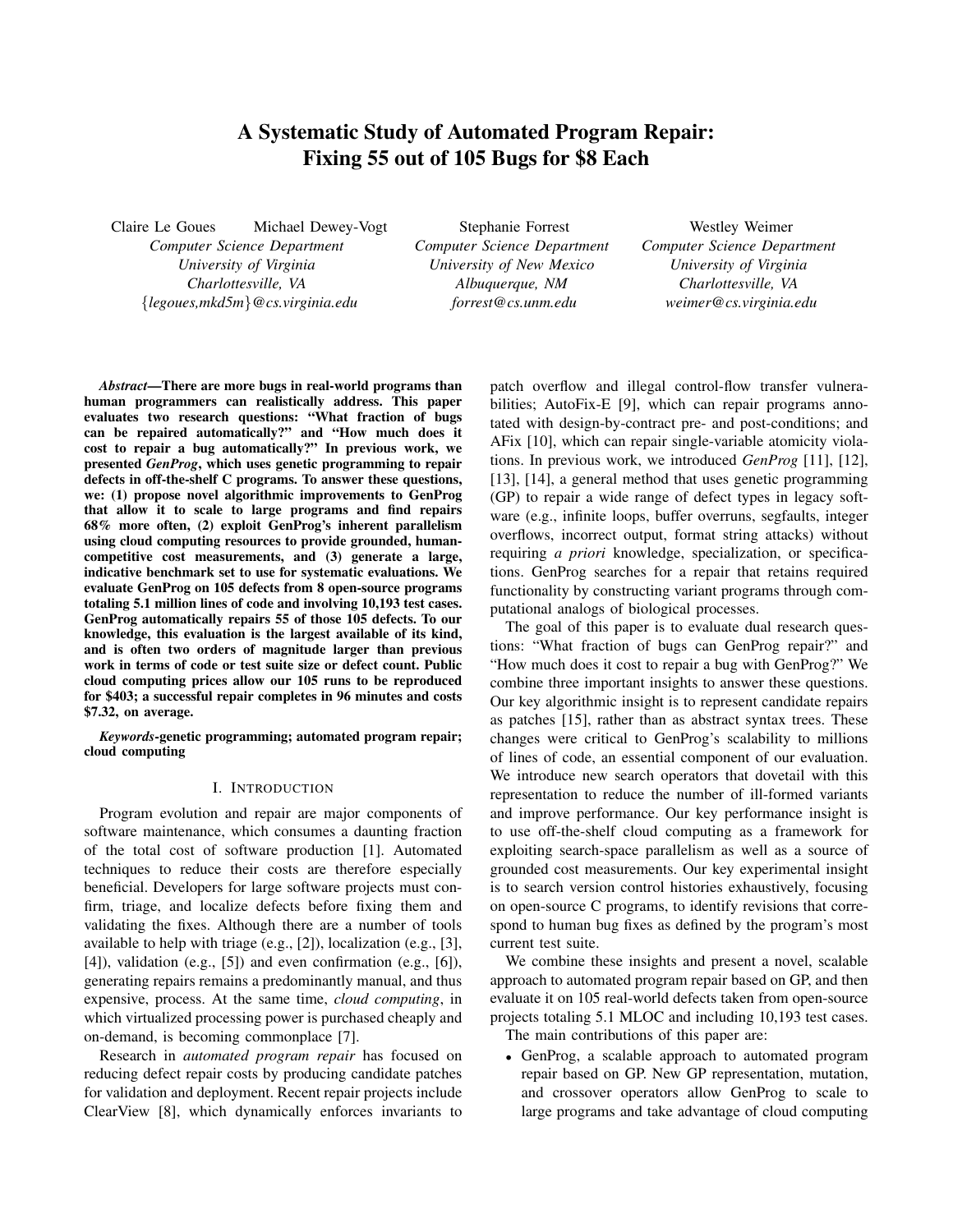parallelism. We evaluate directly against our previous approach on its own benchmarks [11] and find that the improved algorithm finds repairs 68% more often.

- A systematic evaluation of GenProg on 105 defects from 5.1 MLOC of open-source projects equipped with 10,193 test cases. We generate a benchmark set by exhaustively searching inclusive version ranges to help address generalizability concerns: All reproducible bugs in a time window are considered, and all defects considered were important enough for developers to test for and fix manually. This evaluation includes two orders of magnitude more source code than AutoFix-E [9] or our previous work [11], two orders of magnitude more test cases than ClearView [8], and two orders of magnitude more defects than AFix [10] (in addition to being strictly larger than each of those four previous projects on each of the those metrics separately).
- Results showing that GenProg repairs 55 of those 105 defects. Because our experiments were conducted using cloud computing and virtualization, any organization could pay the same rates we did and reproduce our results for \$403 — or \$7.32 per successful run on this dataset. A successful repair takes 96 minutes of wallclock time, on average, while an unsuccessful run takes 11.2 hours, including cloud instance start up times.

#### II. MOTIVATION

This section motivates automated program repair and identifies monetary cost, success rate and turnaround time as important evaluation metrics.

The rate at which software bugs are reported has kept pace with the rapid rate of modern software development. In 2006, one Mozilla developer noted, "everyday, almost 300 bugs appear [. . . ] far too much for only the Mozilla programmers to handle" [2, p. 363]; bugzilla.mozilla.org gives similar bug report numbers for 2011. Since there are not enough developer resources to fix all defects, programs ship with both known and unknown bugs [6].

In light of this problem, many companies have begun offering *bug bounties* to outside developers, paying for candidate repairs. Well-known companies such as Mozilla<sup>1</sup> and Google<sup>2</sup> offer significant rewards for security fixes, with bounties raising to thousands of dollars in "bidding wars."<sup>3</sup>

Although security bugs command the highest prices, more wide-ranging bounties are available. Consider Tarsnap.com,<sup>4</sup> an online backup provider. Over a four-month period, Tarsnap paid \$1,265 for fixes for issues ranging from cosmetic errors (e.g., typos in source code comments), to general software engineering mistakes (e.g., data corruption), to

- **Input:** Full fitness predicate FullFitness :  $Patch \rightarrow \mathbb{B}$
- **Input:** Sampled fitness SampleFit :  $Patch \rightarrow \mathbb{R}$
- **Input:** Mutation operator mutate :  $Patch \rightarrow Patch$
- **Input:** Crossover operator crossover :  $Patch^2 \rightarrow Patch^2$
- Input: Parameter PopSize
- Output: Patch that passes FullFitness
- 1: let  $Pop \leftarrow$  map mutate over  $PopSize$  copies of  $\langle \ \rangle$
- 2: repeat
- 3: let  $parents \leftarrow$  tournSelect(Pop, Popsize, SampleFit)
- 4: let offspr  $\leftarrow$  map crossover over parents, pairwise
- 5:  $Pop \leftarrow$  map mutate over parents ∪ offspr
- 6: until ∃ candidate ∈ Pop. FullFitness(candidate)

7: return candidate

Figure 1. High-level pseudocode for the main loop of our technique.

security vulnerabilities. Of the approximately 200 candidate patches submitted to claim various bounties, about 125 addressed spelling mistakes or style concerns, while about 75 addressed more serious issues, classified as "harmless" (63) or "minor" (11). One issue was classified as "major." Developers at Tarsnap confirmed corrections by manually evaluating all submitted patches. If we treat the 75 nontrivial repairs as true positives (38%) and the 125 trivial reports as overhead, Tarsnap paid an average of \$17 for each non-trivial repair and received one about every 40 hours. Despite the facts that the bounty pays a small amount even for reports that do not result in a usable patch and that about 84% of all non-trivial submissions fixed "harmless" bugs, the final analysis was: "Worth the money? Every penny."<sup>5</sup>

Bug bounties suggest that the need for repairs is so pressing that companies are willing to pay for outsourced candidate patches even though repairs must be manually reviewed, most are rejected, and most accepted repairs are for low-priority bugs. These examples also suggest that relevant success metrics for a repair scheme include the fraction of queries that produce code patches, monetary cost, and wall-clock time cost. We now present an automated approach to program repair with a use case similar to that of the outsourced "bug bounty hunters." The method is powerful enough to fix over half of the defects it tackles, and we evaluate it using these and other metrics.

### III. AUTOMATED REPAIR METHOD

In this section we describe *GenProg*, an automated program repair method that searches for repairs to off-theshelf programs. We highlight the important algorithmic and representational changes since our preliminary work [11] that enable scalability to millions of lines of code, improve performance, and facilitate implementation on a cloud computing service.

### *A. Genetic Programming*

GenProg uses *genetic programming (GP)* [16], an iterated stochastic search technique, to search for program

<sup>1</sup>http://www.mozilla.org/security/bug-bounty.html \$3,000/bug

<sup>2</sup>http://blog.chromium.org/2010/01/encouraging-more-chromium-security. html \$500/bug

<sup>&</sup>lt;sup>3</sup>http://www.computerworld.com/s/article/9179538/Google\_calls\_raises\_ Mozilla\_s\_bug\_bounty\_for\_Chrome\_flaws

<sup>4</sup>http://www.tarsnap.com/bugbounty.html

<sup>5</sup>http://www.daemonology.net/blog/2011-08-26-1265-dollars-of-tarsnap -bugs.html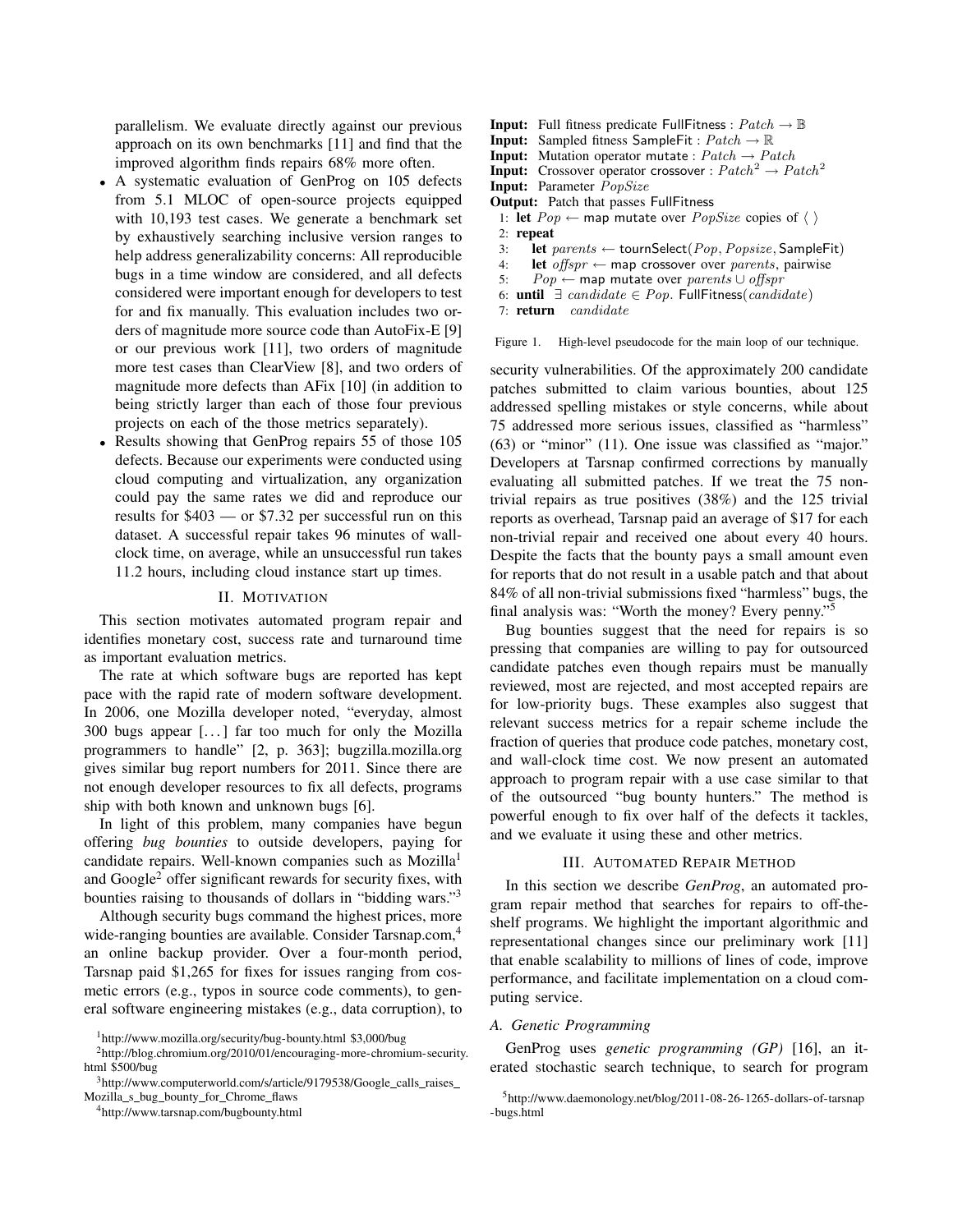repairs. The search space of possible repairs is infinitely large, and GenProg employs five strategies to render the search tractable: (1) coarse-grained, statement-level patches to reduce search space size; (2) fault localization to focus edit locations; (3) existing code to provide the seed of new repairs; (4) fitness approximation to reduce required test suite evaluations; and (5) parallelism to obtain results faster.

High-level pseudocode for GenProg's main GP loop is shown in Figure 1; it closely resembles previous work [11]. Fitness is measured as a weighted average of the positive (i.e., initially passing, encoding required functionality) and negative (i.e., initially failing, encoding a defect) test cases. The goal is to produce a candidate patch that causes the original program to pass all test cases. In this paper, each individual, or variant, is represented as a repair patch [15], stored as a sequence of AST edit operations parameterized by node numbers  $(e.g.,\text{Replace}(81,44));$  see Section III-B).

Given a program and a test suite (i.e., positive and negative test cases), we localize the fault (Section III-D) and compute context-sensitive information to guide the search for repairs (Section III-E) based on program structure and test case coverage. The functions SampleFit and FullFitness evaluate variant fitness (Section III-C) by applying candidate patches to the original program to produce a modified program that is evaluated on test cases. The operators mutate and crossover are defined in Section III-F and Section III-G. Both generate new patches to be tested.

The search begins by constructing and evaluating a population of random patches. Line 1 of Figure 1 initializes the population by independently mutating copies of the empty patch. Lines 2–6 correspond to one iteration or *generation* of the algorithm. On Line 3, *tournament selection* [17] selects from the incoming population, with replacement, parent individuals based on fitness. By analogy with genetic "crossover" events, parents are taken pairwise at random to exchange pieces of their representation; two parents produce two offspring (Section III-G). Each parent and each offspring is mutated once (Section III-F) and the result forms the incoming population for the next iteration. The GP loop terminates if a variant passes all test cases, or when resources are exhausted (i.e., too much time or too many generations elapse). We refer to one execution of the algorithm described in Figure 1 as a *trial*. Multiple trials are run in parallel, each initialized with a distinct random seed.

The rest of this section describes additional algorithmic details, with emphasis on the important improvements on our preliminary work, including: (1) a new patch-based representation (2) large-scale use of a sampling fitness function at the individual variant level, (3) fix localization to augment fault localization, (4) and novel mutation and crossover operators to dovetail with the patch representation.

### *B. Patch Representation*

An important GenProg enhancement involves the choice of representation. Each variant is a *patch*, represented as sequence of edit operations (cf. [15]). In the original algorithm, each individual was represented by its entire abstract syntax tree (AST) combined with a weighted execution path [11], which does not scale to large programs in the cloud computing setting. For example, for at least 36 of the 105 defects considered in this paper, a population of 40–80 ASTs did not fit in the 1.7 GB of main memory allocated to each cloud node. In our dataset, half of all human-produced patches were 25 lines or less. Thus, two unrelated variants might differ by only  $2 \times 25$  lines, with all other AST nodes in common. Representing individuals as patches avoids storing redundant copies of untouched lines. This formulation influences the mutation and crossover operators, discussed below.

### *C. Fitness Evaluation*

To evaluate the fitness of a large space of candidate patches efficiently, we exploit the fact that GP performs well with noisy fitness functions [13]. The function SampleFit applies a candidate patch to the original program and evaluates the result on a random sample of the positive tests as well as all of the negative test cases. SampleFit chooses a different test suite sample each time it is called. FullFitness evaluates to true if the candidate patch, when applied to the original program, passes all of the test cases. For efficiency, only variants that maximize SampleFit are fully tested on the entire test suite. The final fitness of a variant is the weighted sum of the number of tests that are passed, where negative tests are weighted twice as heavily as the positive tests.

#### *D. Fault Localization*

GenProg focuses repair efforts on statements that are visited by the negative test cases, biased heavily towards those that are not also visited by positive test cases [3]. For a given program, defect, set of tests  $T$ , test evaluation function  $Pass: T \rightarrow \mathbb{B}$ , and set of statements visited when evaluating a test Visited :  $T \rightarrow \mathcal{P}(Stmt)$ , we define the fault localization function  $\text{fault}$   $\text{loc}: \text{Strat} \to \mathbb{R}$  to be:

$$
faultloc(s) = \begin{cases} 0 & \forall t \in T. \ s \notin V isited(t) \\ 1.0 & \forall t \in T. \ s \in V isited(t) \Longrightarrow \neg Pass(t) \\ 0.1 & otherwise \end{cases}
$$

That is, a statement never visited by any test case has zero weight, a statement visited only on a bug-inducing test case has high (1.0) weight, and statements covered by both buginducing and normal tests have moderate (0.1) weights (this strategy follows previous work [11, Sec. 3.2]). On the 105 defects considered here, the total weight of possible fault locations averages 110. Other fault localization schemes could potentially be plugged directly into GenProg [6].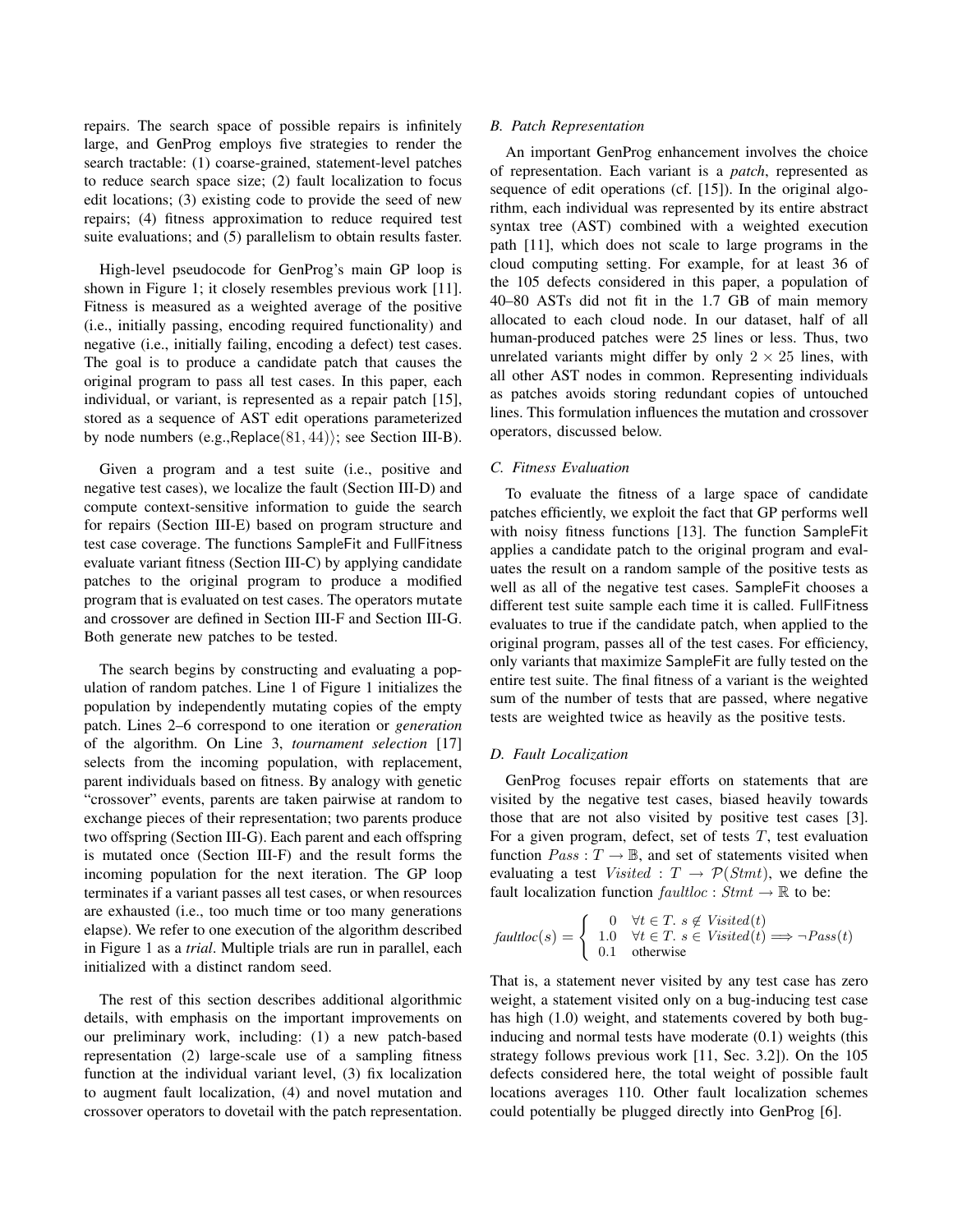## *E. Fix Localization*

We introduce the term *fix localization* (or *fix space*) to refer to the *source* of insertion/replacement code, and explore ways to improve fix localization beyond blind random choice. As a start, we restrict inserted code to that which includes variables that are in-scope at the destination (so the result compiles) and that are visited by at least one test case (because we hypothesize that certain common behavior may be correct). For a given program and defect we define the function  $\text{fixloc}: \text{Strat} \to \mathcal{P}(\text{Strat})$  as follows:

$$
fixloc(d) = \left\{ s \mid \begin{array}{c} \exists t \in T. \ s \in V isited(t) \land \\ \text{VarsUsed}(s) \subseteq \text{InScope}(d) \end{array} \right\}
$$

The previous approach chose an AST node randomly from the entire program. As a result, an average of 32% of generated variants did not compile [11]—usually due to type checking or scoping issues. For larger programs with long compilation times, this is a significant overhead. For the 105 defects considered here, less than 10% of the variants failed to compile using the fix localization function just defined.

# *F. Mutation Operator*

Earlier work used three types of mutation: *delete*, *insert*, and *swap*. However, we found swap to be up to an order of magnitude less successful than the other two [12, Tab. 2]. We thus remove swap in favor of a new operator *replace* (equivalent to a delete followed by an insert to the same location). In a single mutation, a destination statement d is chosen from the fault localization space (randomly, by weight). With equiprobability GenProg either deletes  $d$  (i.e., replaces it with the empty block), inserts another source statement s before d (chosen randomly from  $\hat{f}xloc(d)$ ), or replaces d with another statement s (chosen randomly from  $\hat{f}xloc(d)$ ). As in previous work, inserted code is taken exclusively from elsewhere in the same program. This decision reduces the search space size by leveraging the intuition that programs contain the seeds of their own repairs.

#### *G. Crossover Operator*

The *crossover* operator combines partial solutions, helping the search avoid local optima. Our new *patch subset* crossover operator is a variation of the well-known *uniform* crossover operator [18] tailored for the program repair domain. It takes as input two parents  $p$  and  $q$  represented as ordered lists of edits (Section III-B). The first (resp. second) offspring is created by appending p to q (resp. q to p) and then removing each element with independent probability one-half. This operator has the advantage of allowing parents that both include edits to similar ranges of the program (e.g., parent p inserts B after A and parent q inserts C after  $A$ ) to pass any of those edits along to their offspring. Previous uses of a one-point crossover operator on the fault localization space did not allow for such recombination (e.g., each offspring could only receive one edit to statement A).

Table I SUBJECT C PROGRAMS, TEST SUITES AND HISTORICAL DEFECTS: Tests were taken from the most recent version available in May, 2011; Defects are defined as test case failures fixed by developers in previous versions.

| Program   | LOC       | <b>Tests</b> | Defects | Description      |
|-----------|-----------|--------------|---------|------------------|
| fbc       | 97,000    | 773          | 3       | legacy coding    |
| gmp       | 145,000   | 146          | 2       | precision math   |
| qzip      | 491,000   | 12           | 5       | data compression |
| libtiff   | 77,000    | 78           | 24      | image processing |
| lighttpd  | 62,000    | 295          | 9       | web server       |
| php       | 1,046,000 | 8.471        | 44      | web programming  |
| python    | 407,000   | 355          | 11      | general coding   |
| wireshark | 2.814.000 | 63           |         | packet analyzer  |
| total     | 5,139,000 | 10,193       | 105     |                  |

#### IV. EXPERIMENTAL SETUP

This section describes how we selected a set of subject programs and defects for our systematic evaluation, and it describes the parameter settings used for the experiments.

### *A. Subject Programs and Defects*

Our goal was to select an unbiased set of programs and defects that can run in our experimental framework and is indicative of "real-world usage." We required that *subject programs* contain sufficient C source code, a version control system, a test suite of reasonable size, and a set of suitable subject defects. We only used programs that could run without modification under cloud computing virtualization, which limited us to programs amenable to such environments. We required that *subject defects* be reproducible and important. We searched systematically through the program's source history, looking for revisions that caused the program to pass test cases that it failed in a previous revision. Such a scenario corresponds to a human-written repair for the bug corresponding to the failing test case. This approach succeeds even in projects without explicit bug-test links, and it ensures that benchmark bugs are important enough to merit a human fix and to affect the program's test suite.

Table I summarizes the programs used in our experiments. We selected these benchmarks by first defining predicates for acceptability, and then examining various program repositories to identify first, acceptable candidate programs that passed the predicates; and second, all reproducible bugs within those programs identified by searching backwards from the checkout date (late May, 2011). The next subsection formalizes the procedure in more detail.

### *B. Selecting Programs for Evaluation*

A candidate subject program is a software project containing at least 50,000 lines of C code, 10 viable test cases, and 300 versions in a revision control system. We consider all *viable versions* of a program, defined as a version that checks out and builds unmodified on 32-bit Fedora 13 Linux (a lowest common denominator OS available on the EC2 cloud computing framework). A program *builds* if it produces its primary executable, regardless of the exit status of **make**.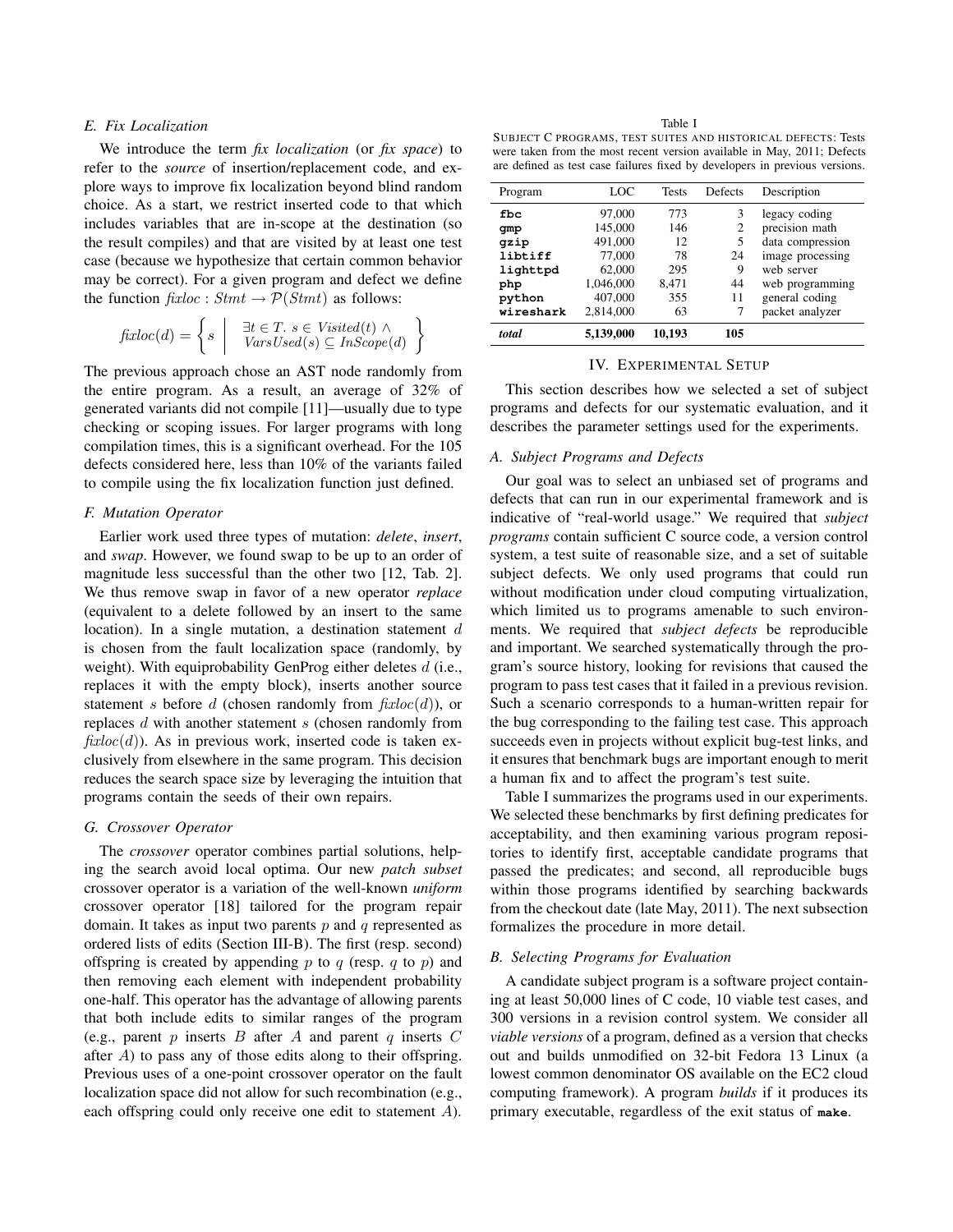We define *test cases* to be the smallest atomic testing units for which individual pass or fail information is available. For example, if a program has 10 "major areas" which each contain 5 "minor tests" and each "minor test" can pass or fail, we say that it has 50 test cases. We define a *viable test case* as a test that is reproducible, non-interactive, and deterministic in the cloud environment (over at least 100 trials).  $test suite(i)$  denotes the set of viable test cases passed by viable version  $i$  of a program. We use all available viable tests, even those added *after* the version under consideration. We exclude programs with test suites that take longer than one hour to complete in the cloud environment.

We say that a *testable bug* exists between viable versions  $i$  and  $j$  of a subject program when:

- 1) testsuite(i)  $\subsetneq$  testsuite(j) and
- 2) there is no  $i' > i$  or  $j' < j$  with the test suite  $(j)$   $test suite(i) = test suite(j') - test suite(i')$  and
- 3) the only source files changed by developers to reach version  $j$  were  $\cdot$ **c**,  $\cdot$ **h**,  $\cdot$ **y** or  $\cdot$ **1**

The second condition requires a minimal  $|i - j|$ . The set of *positive tests* (i.e., encoding required behavior) is defined as testsuite(i)  $\cap$  testsuite(j). The *negative tests* (i.e., demonstrating the bug) are  $test suite(j) - test suite(i)$ . Note that the positive and negative tests are disjoint.

Given a viable candidate subject program, its most recent test suite, and a range of viable revisions, we construct a set of testable bugs by considering each viable version  $i$ and finding the minimal viable version  $j$ , if any, such that there is a testable bug between  $i$  and  $j$ . We considered all viable revisions appearing before our start date in late May, 2011 as a potential source of testable bugs. However, we capped each subject program at 45 defects to prevent any one program from dominating the results.

Given these criteria, we canvassed the following sources:

- 1) the top 20 C-foundry programs on Sourceforge.net
- 2) the top 20 C programs on Google code
- 3) the largest 20 non-kernel Fedora 13 source packages
- 4) programs in other repair papers [13], [14] or known to the authors to have large test suites

Many otherwise-popular projects failed to meet our criteria. Many open-source programs have nonexistent or weak test suites; opaque testing paradigms; non-automated GUI testing; or are difficult to modularize, build and reproduce on our architecture (e.g., **eclipse**, **firefox**, **ghostscript**, **handbrake**, **openjpeg**, **openoffice**). For several programs, we were unable to identify any viable defects according to our definition (e.g., **gnucash**, **openssl**). Some projects (e.g., **bash**, **cvs**, **openssh**) have inaccessible or unusably small version control histories. Other projects were ruled out by our test suite time bound (e.g., **gcc**, **glibc**, **subversion**). Some projects have many revisions but few viable versions that compile and run against recent test cases (e.g., **valgrind**). Earlier versions of certain programs (e.g,. **gmp**) require incompatible versions of **automake** and **libtool**.

The set of benchmark programs and defects appears in Table I. The authors acknowledge that it is not complete and that other additions are possible. While it is certainly "best effort," to our knowledge it also represents the most systematic evaluation of automated program repair to date.

## *C. Experimental Parameters*

We ran 10 GenProg *trials* in parallel for each bug. We chose  $PopSize = 40$  and a maximum of 10 generations for consistency with previous work [11, Sec. 4.1]. Each individual was mutated exactly once each generation, crossover is performed once on each set of parents, and 50% of the population is retained (with mutation) on each generation (known as elitism). Each trial was terminated after 10 generations, 12 hours, or when another search found a repair, whichever came first. SampleFit returns 10% of the test suite for all benchmarks.

We used Amazon's EC2 cloud computing infrastructure for the experiments. Each trial was given a "high-cpu medium (c1.medium) instance" with two cores and 1.7 GB of memory.<sup>6</sup> Simplifying a few details, the virtualization can be purchased as *spot instances* at \$0.074 per hour but with a one hour start time lag, or as *on-demand instances* at \$0.184 per hour. These August–September 2011 prices summarize CPU, storage and I/O charges.<sup>7</sup>

### V. EXPERIMENTAL RESULTS

This section reports and analyzes the results of running GenProg on our benchmark suite of defects. We address the following questions:

- How many defects can GenProg repair, and at what cost? (Section V-A)
- What determines the success rate? (Section V-B)
- What is the impact of alternative repair strategies? (Section V-C)
- How do automated and human-written repairs compare? (Section V-D)

### *A. How Many Defects Can GenProg Repair?*

Table II reports results for 105 defects in 5.1 MLOC from 8 subject programs. GenProg successfully repaired 55 of the defects (52%), including at least one defect for each subject program. The 50 "Non-Repairs" met time or generation limits before a repair was discovered. We report costs in terms of monetary cost and wall clock time from the start of the request to the final result, recalling that the process terminates as soon as one parallel search finds a repair. Results are reported for cloud computing spot instances, and thus include a one-hour start lag but lower CPU-hour costs.

For example, consider the repaired  $f$ bc defect, where one of the ten parallel searches found a repair after 6.52

<sup>6</sup>http://aws.amazon.com/ec2/instance-types/

<sup>7</sup>http://aws.amazon.com/ec2/pricing/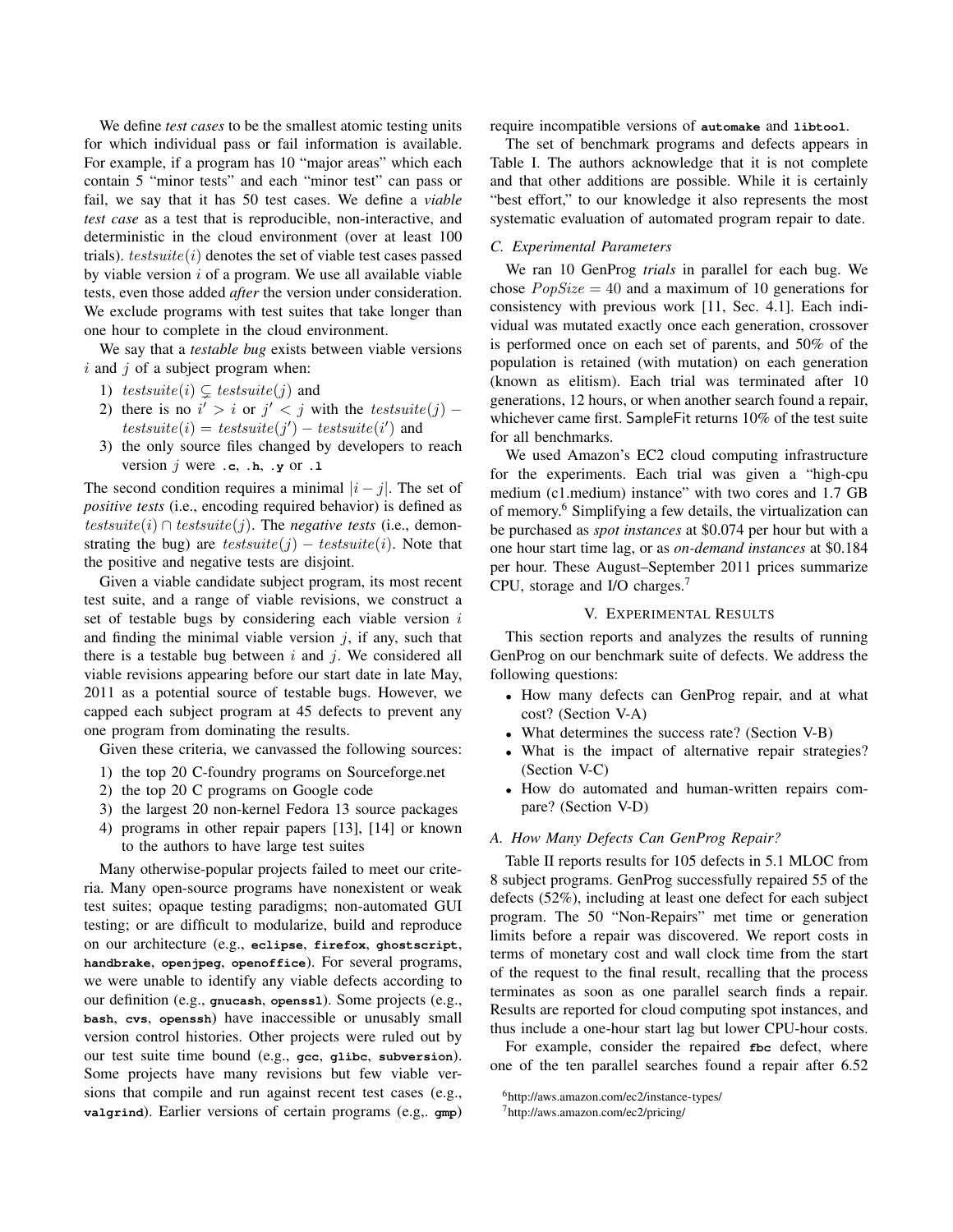#### Table II

REPAIR RESULTS: 55 of the 105 defects (52%) were repaired successfully and are reported under the "Cost per Repair" columns. The remaining 50 are reported under the "Non-Repair"s columns. "Hours" columns report the wall-clock time between the submission of the repair request and the response, including cloud-computing spot instance delays. "US\$" columns reports the total cost of cloud-computing CPU time and I/O. The total cost of generating the results in this table was \$403.

|           | Defects  | Cost per Non-Repair |      | Cost Per Repair |      |
|-----------|----------|---------------------|------|-----------------|------|
| Program   | Repaired | Hours               | US\$ | Hours           | US\$ |
| fbc       | 1/3      | 8.52                | 5.56 | 6.52            | 4.08 |
| qmp       | 1/2      | 9.93                | 6.61 | 1.60            | 0.44 |
| qzip      | 1/5      | 5.11                | 3.04 | 1.41            | 0.30 |
| libtiff   | 17 / 24  | 7.81                | 5.04 | 1.05            | 0.04 |
| lighttpd  | 5/9      | 10.79               | 7.25 | 1.34            | 0.25 |
| php       | 28 / 44  | 13.00               | 8.80 | 1.84            | 0.62 |
| python    | 1/11     | 13.00               | 8.80 | 1.22.           | 0.16 |
| wireshark | 1/<br>7  | 13.00               | 8.80 | 1.23            | 0.17 |
| total     | 55 / 105 | 11.22h              |      | 1.60h           |      |

wall-clock hours. This corresponds to 5.52 hours of cloud computing CPU time per instance. The total cost for the entire bug repair effort for that to repair that defect is thus  $10\times5.52$  hours  $\times\$0.074$ /hour = \$4.08 (see Section IV-C).

The 55 successful repairs return a result in 1.6 hours each, on average. The 50 unsuccessful repairs required 11.22 hours each, on average. Unsuccessful repairs that reach the generation limit (as in the first five benchmarks) take less than 12+1 hours. The total cost for all 105 attempted repairs is \$403, or \$7.32 per successful run. These costs could be traded off in various ways. For example, an organization that valued speed over monetary cost could use on-demand cloud instances, reducing the average time per repair by 60 minutes to 36 minutes, but increasing the average cost per successful run from \$7.32 to \$18.30.

Table II does not include time to minimize a repair, an optional, deterministic post-processing step. This step is a small fraction of the overall cost [11].

We view the successful repair of 55 of 105 defects from programs totaling 5.1 million lines of code as a very strong result for the power of automated program repair. Similarly, we view an average per-repair monetary cost of \$7.32 as a strong efficiency result.

#### *B. What Determines the Success Rate?*

This section explores factors that may correlate with GenProg's success in repairing a given defect. We first quantitatively analyze the algorithmic changes we made to GenProg's program representation and genetic operators. We next investigate the relationship between GenProg success and defect complexity using several external metrics, including developer reported defect severity and the number of files touched by developers in a repair. We also consider internal metrics such as localization size.

*1) Representation and Genetic Operators:* We compare our new representation and operators to the previous approach using the benchmarks from [11], first to allow

Table III NEW ALGORITHM: The final column reports the ratio of successful repairs found by our enhanced algorithm to those found by the originally published algorithm on that work's benchmarks [11] (higher is better).

| Program    | Fault          | LOC   | Ratio of Repairs Found |
|------------|----------------|-------|------------------------|
| acd        | infinite loop  | 22    | 1.07                   |
| uniqw-utx  | segfault       | 1146  | 1.01                   |
| look-utx   | segfault       | 1169  | 1.00                   |
| look-svr   | infinite loop  | 1363  | 1.00                   |
| units-svr  | segfault       | 1504  | 3.13                   |
| deroff-utx | segfault       | 2236  | 1.22                   |
| nullhttpd  | buffer exploit | 5575  | 1.95                   |
| indent     | infinite loop  | 9906  | 1.70                   |
| flex       | segfault       | 18775 | 3.75                   |
| atris      | buffer exploit | 21553 | 0.97                   |
| average    |                | 6325  | 1.68                   |

for a direct comparison, and second because the previous approach does not scale to our new benchmarks. We held population size, number of generations, mutation rate and fault localization strategy constant, changing only the internal representation and genetic operators. We ran 100 random repair trials per benchmark. Success rate is the number of trials that find a repair (as in [11, Fig. 5]).

Table III shows results. The new representation outperformed the old on all benchmarks except **atris**, where success drops slightly, and **look**, where both approaches succeed on all trials. Averaged over these benchmarks, the new representation allows GenProg to find repairs 68% more frequently than the original method. This result is consistent with our hypothesis that the new representation would enable a more efficient search for solutions.

*2) Correlating Repair with External Metrics:* One concern is that GenProg might succeed only on "unimportant" or "trivial" bugs. We investigated this hypothesis by analyzing the relationship between repair success and external metrics such as human time to repair, human repair size, and defect severity. With one exception, we were unable to identify significant correlations with these external metrics.

We manually inspected version control logs, bug databases, and associated history to link defects with bug reports. Although all of our benchmarks are associated with source control and bug-tracking databases, not all defectassociated revisions could be linked with a readily available bug report [19]. We identified publicly accessible bug or security vulnerability reports in 52 out of 105 of our cases. All bug reports linked to a defect in our benchmark set were eventually marked "confirmed" by developers. We measure developer time as the difference between when the bug report was marked "assigned" and when it was "closed", which we know is a rough approximation. We extracted developer-reported defect severities on a 1–5 scale. We assigned **php** security bug reports marked "private" a severity of 4.5. Ultimately, we identified severity information for 28 of the 105 defects. Results on this subset are comparable to those on the full dataset: GenProg repaired 26 of the 52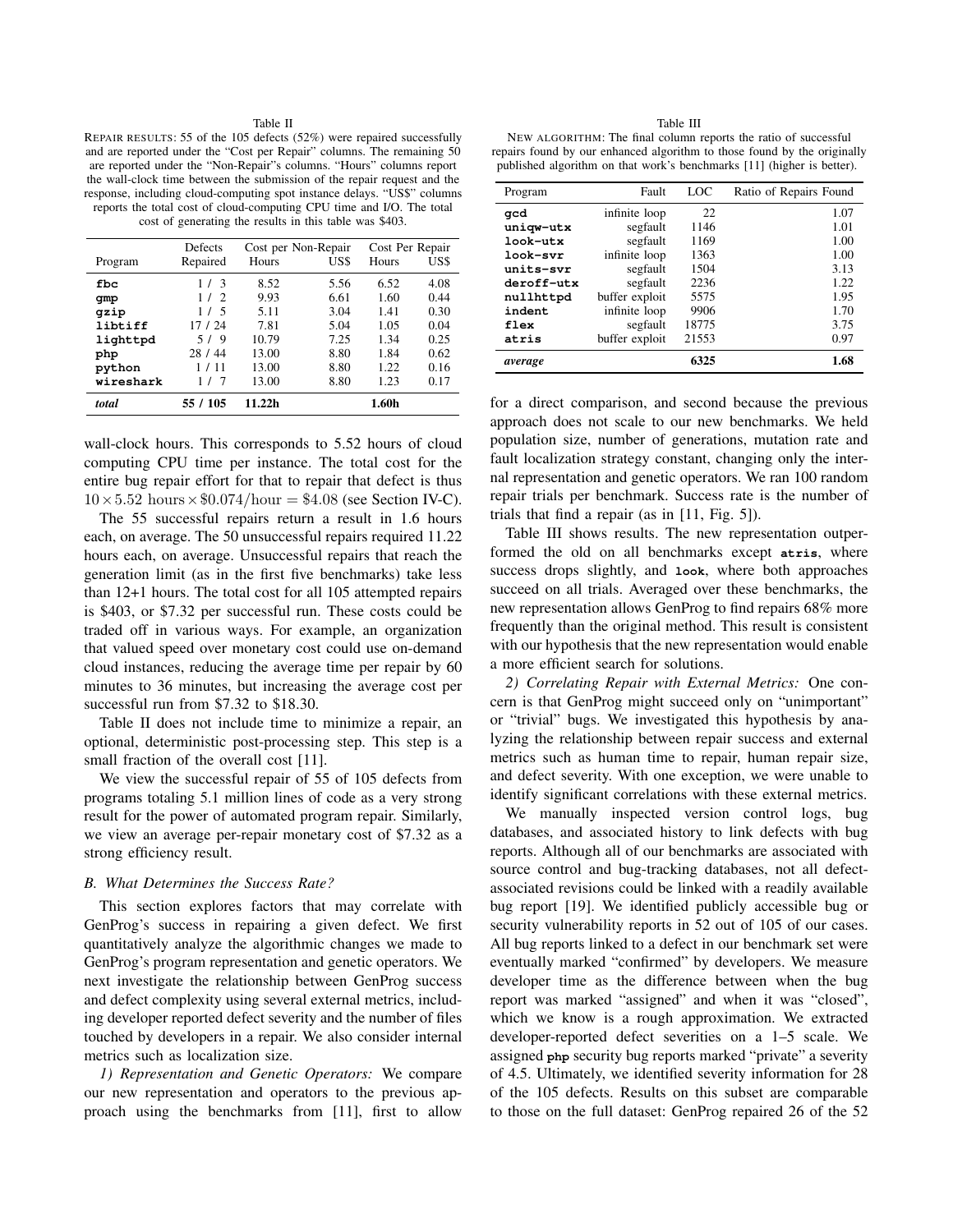defects associated with bug reports (50%) and 13 of the 28 (46%) associated with severity ratings.

We investigated both linear and non-linear relationships between repair success and search time and the external metrics. Correlation values are Pearson's unless otherwise noted. We found a significant correlation in only one case. The number of files touched by a human-generated patch is slightly negatively correlated with GenProg success  $(r =$  $-0.29$ ,  $p = 0.007$ : The more files the humans changed to address the defect, the less likely GenProg was to find a repair (although we note that the correlation is not very strong). We were unable to identify a significant relationship between either "human time to repair" or "human patch size (in **diff** lines)" and GenProg's repair success.

We found no significant correlation between "bug report severity" and "GenProg's ability to repair." Exploring further, we found no significant difference between the mean severity of repaired and unrepaired defects (Student T test and Wilcoxon Rank-Sum test) at  $\alpha = 0.95$ . These results suggest that the defects that GenProg can and those that it cannot repair are unlikely to differ in human-provided severity. We note that no defect associated with a severity report has lower than "Normal" priority (3 in our scheme). Recall that, by definition, our dataset restricts attention to bugs important enough for developers to fix (see Section IV-A).

*3) Correlating Repair with Internal Metrics:* We define the space of possible program repairs by both the fault (Section III-D) and fix (Section III-E) space. Previous work reported that the time to repair scaled roughly linearly with the size of the weighted path, or fault localization size [12, Fig. 3]. Fix space size has not been previously studied.

We find a statistically significant, though not very strong, relationship between the log of the fault weight and repair success  $(r = -0.36, p = 0.0008)$  as well as the log of the number of fitness evaluations to repair  $(r = 0.28,$  $p = 0.01$ ). As fault space size increases, the probability of repair success decreases, and the number of variants evaluated to a repair increases. This result corroborates our previous findings. We additionally find a significant negative correlation between the log of the fix space size and the log of the number of fitness evaluations required to find a repair  $(r = -0.42, p < 0.0001)$ . One possible explanation for these results is that while bad fault localization can preclude a repair (e.g., the variable **x** must be zeroed just before *this* function call), imprecise fix localization may make it difficult but still possible (e.g., there are many ways to set **x** to **0** *without* using "**x=0;**"). A larger fix space may include more candidate repair options, reducing the time to find any one, even if it does not appear to correlate with actual success.

### *C. What Is the Impact of Alternative Repair Strategies?*

In this subsection we evaluate two alternative repair strategies: searching for multiple repairs and using annotations.

| M.<br>٧<br>٠<br>× |
|-------------------|
|-------------------|

| ALTERNATE DEFECT REPAIR RESULTS. "Unique Patches" counts the            |  |
|-------------------------------------------------------------------------|--|
| number of distinct post-minimization patches produced if each of the 10 |  |
| parallel searches is allowed to run to completion. The final column     |  |
|                                                                         |  |

reports that 30% more defects can be repaired via our technique if human localization annotations are provided.

| rocanzation annotations are provided. |                     |                   |                       |                         |
|---------------------------------------|---------------------|-------------------|-----------------------|-------------------------|
| Program                               | Defects<br>Repaired | Unique<br>Patches | Patches<br>Per Repair | Repaired<br>w/ Annotat. |
| fbc                                   | 1/3                 |                   | 1.0                   | 2/3                     |
| qmp                                   | 1/2                 | 2                 | 2.0                   | 2/2                     |
| qzip                                  | 1/5                 | 8                 | 8.0                   | 4/5                     |
| libtiff                               | 17 / 24             | 115               | 6.8                   | 19 / 24                 |
| lighttpd                              | 5/9                 | 23                | 4.6                   | 6/9                     |
| php                                   | 28 / 44             | 157               | 5.6                   | 33/44                   |
| python                                | 1 / 11              | 5                 | 5.0                   | 2/11                    |
| wireshark                             | 1/7                 | 7                 | 7.0                   | 3/7                     |
| total                                 | 55 / 105            | 318               | 5.8                   | 71 / 105                |

*1) Search for Multiple Repairs:* Diverse solutions to the same problem may provide multiple options to developers, or enable consideration of multiple attack surfaces in a security context. To investigate GenProg's utility in generating multiple repairs, we allowed each of the ten independent trials per bug to run to completion instead of terminating early when any trial found a repair. To identify unique patches, we convert each repair into a tree-structured expression-level edit script using the DiffX algorithm [20] and minimize the edit script using delta debugging [21] (effectively removing unnecessary edits). We consider a repair unique if the result of using this patch is textually unique.

Table IV shows how many different patches were discovered in this use-case. GenProg produced 318 unique patches for 55 repairs, or an average of 5.8 distinct patches per repaired bug. The unique patches are typically similar, often involving different formulations of guards for inserted blocks or different computations of required values. Because all trials, including successful ones, must now run to completion, the total cost increases from \$403 to \$502 for all 550 runs.

*2) Include Human Annotations:* GenProg is fully automated. However, we might instead use programmer annotations to guide a repair search, similar in spirit to programming by sketching [22]. In sketching, a programmer specifies high-level implementation strategies—a "sketch" of general structure, as well as details such as likely relevant variables, invariants, or function calls—but leaves low-level details to a program synthesizer. The synthesizer uses these inputs to generate the complete code.

In these experiments, we relax our assumption of full automation, and assume that humans provide an unordered superset of statements that may be used to construct a patch (i.e., fix localization information) and pinpoint critical areas where patch actions mights be applied (i.e., fault localization). Such annotations are easier to provide than a concrete patch [22], but are not automatic. We are interested in annotations to explore the upper limits of our fully automated method and to explore what a hybrid humanmachine approach might achieve. We use the actual human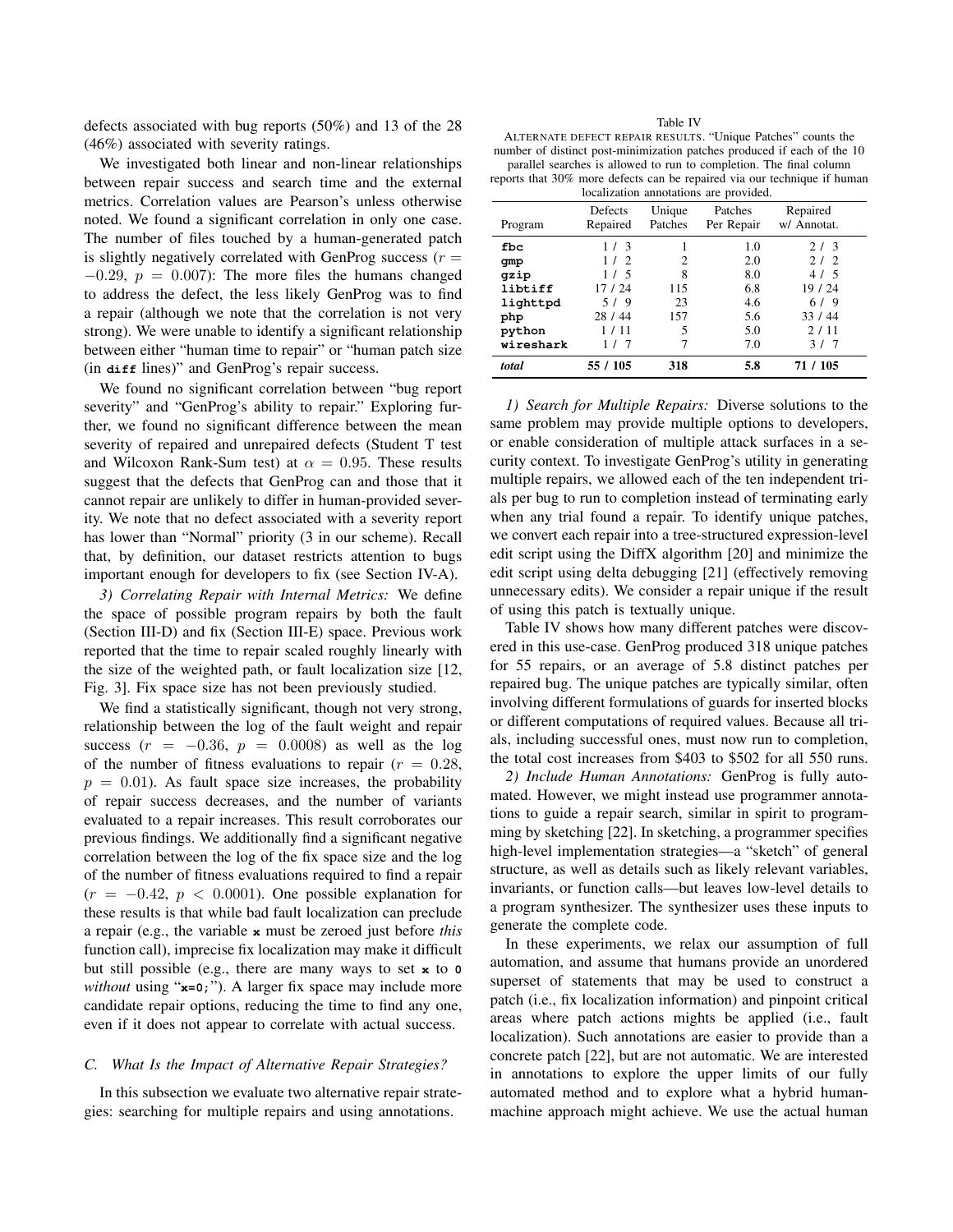repairs for our defect set as the source of our annotations. We say that a defect can be *repaired with annotations* if (1) it can be repaired automatically, or (2) it can be repaired with fault and fix information restricted to those lines and changes made by the human developers.

The final column of Table IV shows results. With annotations, the statement-level repair method can address 71 out of 105 bugs (68%). Annotations also reduce time to first repair by 50% on this dataset (data not shown). This is consistent with the relationship between search space size and repair success (Section V-B3) and suggests that benefits might be gained from improved localization.

These results also illuminate our decision to use only statement-level changes. Human developers used at least one "extra-statement level" change (e.g., introducing a new global variable) in 33 of the 105 subject defects. However, the unannotated statement-level approach can repair 11 of those defects. For example, we observed that humans often introduce new variables to hold intermediate computations or to refactor buggy code while repairing it. GenProg achieves the same effect by reusing existing variable definitions to hold intermediate results. The statement-level technique is less likely to repair such defects, addressing only 33% of them (vs. 52% overall repair rate). Statistically, whether a human repair restricts attention to statement-only changes moderately correlates with whether our technique can repair that same bug:  $r = 0.38$ ,  $p < 0.0001$ .

Restricting attention to statements reduces the search space by one to two orders of magnitude. These results suggest that is a good trade-off. However, they also suggest that more powerful or finer-grained operators might allow GenProg to address many other real-world defects.

### *D. Comparing Automated and Human-Written Repairs*

In this subsection, we compare the repairs produced by humans with those produced by GenProg for two indicative defects. We have not inspected all 318 unique repairs manually; a user study of patch quality is left as future work.

*1) Python Date Handling:* In one bug, six **python** tests failed based on whether the date "70" maps to "1970" or "70". The human patch removed a global dictionary, 17 lines of processing using that dictionary, and a flag preserving that dictionary during **y2k** checking. The automated repair removes the 17 lines of special processing but leaves untouched the empty dictionary and unused flag. This retains required functionality but increases run time memory usage by one empty dictionary. The patch is thus as functionally correct as the human patch but degrades some non-functional aspects (maintainability and memory footprint), neither of which are tested.

This "normal" priority issue $8$  was open for 7 days and involved 12 developer messages and two different candidate patches submitted for review by human developers.

*2) Php Global Object Accessor Crash:* **php** uses reference counting to determine when dynamic objects should be freed. **php** also allows user programs to overload internal accessor functions to specify behavior when undefined class fields are accessed. Version 5.2.17 had a bug related to a combination of those features. At a high level, the "read property" function, which handles accessors, always calls a deep reference count decrement on one of its arguments, potentially freeing both that reference and the memory it points to. This is the correct behavior *unless* that argument points to **\$this** when **\$this** references a global variable—a situation that arises if the user program overrides the internal accessor to return **\$this**. In such circumstances, the global variable has its reference count decremented to zero and its memory is mistakenly freed while it is still reachable, causing the interpreter to incorrectly return an error later.

The human-written patch replaces the single line that always calls the deep decrement with a simple if-then-else: in the normal case (i.e., the argument is not a class object), call the deep decrement on it as before, otherwise call a separate shallow decrement function (**Z\_DELREF\_P**) on it. The shallow decrement function may free that particular pointer, but not the object to which it points.

The GenProg patch adapts code from a nearby "unset property" function. The deep decrement is unchanged, but additional code is inserted to check for the abnormal case. In the abnormal case, the reference count is deeply incremented (through machinations involving a new variable) and then the same shallow decrement (**Z\_DELREF\_P**) is called.

Thus, at a very high level, the human patch changes **deep\_Decr()** to:

```
1 if (normal) deep_Decr(); else shallow_Decr();
```
while the GP-generated patch changes it to:

```
1 deep_Decr();
```

```
2 if (abnormal) { deep_Incr(); shallow_Decr(); }
```
The logical effect is the same but the command ordering is not. Both patches increase the file size by four lines. The human patch is perhaps more natural: it avoids the deep decrement rather than performing it and then undoing it.

### *E. Summary*

GenProg repaired 55 of 105 defects from subject programs spanning 5.1 MLOC and 10,193 tests. In a commercial cloud computing setting, GenProg repaired these bugs in 1.6 hours for \$7.32 each, on average. This includes a 1-hour start time; paying more for on-demand instances reduces trial time, but increases cost. All defects in this study were at least moderately severe and were important enough for developers to fix. We were unable to identify a significant relationship between human-reported severity (or human time to repair, etc.) and repair success. However, GenProg was less successful at repairing defects in which humans touched a large number of files or for which the fault could not be precisely localized.

<sup>8</sup>http://bugs.python.org/issue11930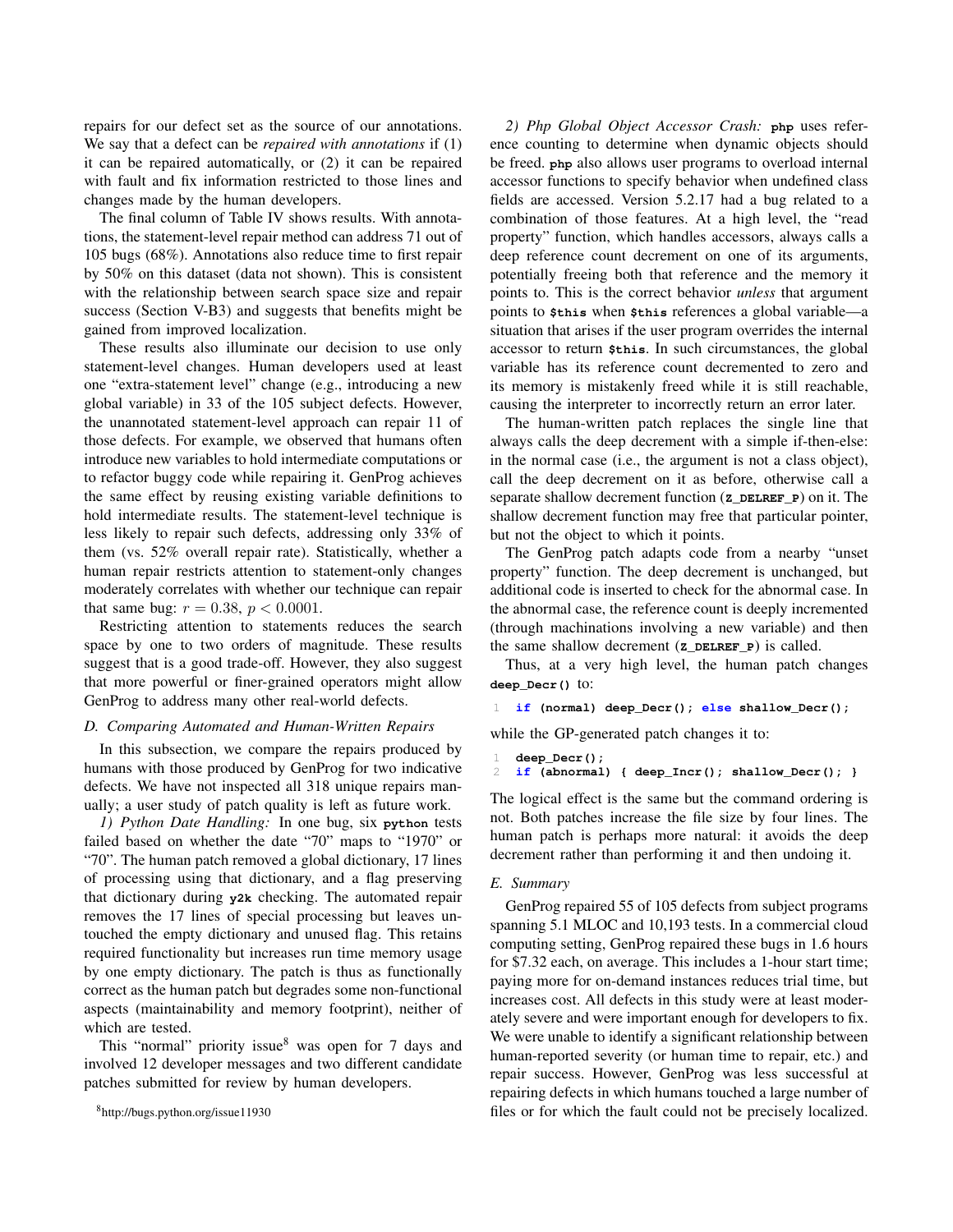Qualitative comparison suggests that GenProg's repairs are often functionally equivalent to the human patches, but deemphasize untested non-functional requirements such as memory usage, readability or maintainability.

Our extensive use of parallelism is novel compared to previous work (cf. [11, Sec 3.4]) and yields an average return time of 96 minutes per successful repair. However, if we continue to search beyond the first repair, GenProg finds 5.8 unique patches per successful repair, which provides developers more freedom and information. When augmented with sketching-inspired annotations [22], GenProg repairs 71 of the 105 defects. The remaining 34 presumably require algorithmic or localization improvements.

Although we report reproducible monetary costs for fixing a defect once a test case is available, it is difficult to directly compare our costs to those for human-generated repairs. Our programs do not report per-issue effort tracking. As an indirect time comparison, Weiß *et al.* [23] survey 567 effort-tracked issues in **jboss** (an open-source Java project of comparable scale to our subject programs). Their mean time taken per issue was 15.3 hours with a median of 5.0 hours. As an indirect cost comparison, the Tarsnap.com bug bounty averaged \$17 for each non-trivial repair (Section II). Similarly, an IBM report gives an average defect cost of \$25 during coding (rising to \$100 at build time, \$450 during testing/QA, and \$16,000 post-release) [24, p.2]. In personal communication, Robert O'Callahan of Novell, the lead engineer for the Mozilla Gecko layout engine, noted that our costs would be "incredibly cheap if it carried over to our project!" but cautioned that the fix must be the right one to avoid damaging the long-term health of the code.

We note three potential complexities in cost comparisons. First, we require test cases that identify the defects. This is standard practice in some organizations (e.g., at IBM, testing/QA might prepare test cases for particular bugs that separate maintenance developers may then use to fix them). In others (e.g., much open-source development), test case construction may introduce additional costs. Second, candidate patches produced by our technique must be inspected and validated by developers. While even incorrect toolgenerated patches have been shown to reduce the amount of time it takes developers to address an issue [25], the exact reduction amount is unknown. Finally, we note that human patches are imperfect: in a survey of 2,000 OS fixes, Yin *et al.* find that 14–24% are incorrect and 43% of those bad fixes led to crashes, hangs, corruption, or security problems [5].

One of the **php** defects that GenProg successfully repairs corresponds to a use-after-free vulnerability with an associated security CVE.<sup>9</sup> The human patch uses intermediate variables to hold deep copies of the function arguments such that when one is destroyed, the others are unaffected. GenProg inserts code that copies the vulnerable argument an additional time, preserving the relevant values when they are converted. We note that all three of the bug bounties surveyed in Section II pay at least \$500 for a single security fix, which exceeds the entire cost of our 105 runs (\$403) including the one that obtained this security repair.

### VI. LIMITATIONS, THREATS TO VALIDITY

An important threat to validity involves whether our results generalize to other settings (i.e., whether our benchmarks represent an indicative sample). We attempt to mitigate selection bias (i.e., "cherry-picking") by defining viable subject programs and defects and then including all matching defects found by an exhaustive search. We acknowledge that our benchmark set is "best effort," however. Our requirements limit the scope from which we draw conclusions. For example, using deterministic bugs leaves race conditions out of scope, while using only C code leaves multi-language bugs out of scope. In addition, we only evaluate on open source software, and thus cannot directly speak to industrial development. Finally, using checked-in bugs that trigger checked-in test cases has the advantage that all bugs considered were of at least moderate priority, but our technique cannot be applied to bugs without tests.

An orthogonal threat relates to the sensitivity of our algorithm to GP parameters. We address this issue directly in previous work [12]. Representation choice and genetic operators matter more than the particular parameter values in this setting [26]. For example, increasing the number of generations has a minimal effect [12, Fig. 2].

#### VII. RELATED WORK

Automated repair. This work extends our previous work [11], [12], [13], [14] in several important ways. We systematically develop a large benchmark set and conduct a significant study of the technique on two orders of magnitude more code; propose novel GP representations and operators to enhance effectiveness and enable scalability; characterize actual, real-world costs; propose and characterize *fix space* as an important consideration in search-based software repair; and explore factors influencing repair success as well as theoretical and practical limitations.

Clearview [8] uses monitors and instrumentation to flag erroneous executions, and generate and evaluate candidate binary patches to address invariant violations. AutoFix-E [9] leverages contracts present in Eiffel code and abstract state diagrams to propose semantically sound candidate bug fixes. AFix [10] uses reports generated by an atomicityviolation detector to automatically generate patches for single-variable atomicity violations. In the space of dynamic error recovery, Jolt [27] assists in the dynamic detection of and recovery from infinite loops; Demsky *et al.* [28] use run-time monitoring and formal specifications to detect and repair inconsistent data structures; Smirnov *et al.* [29] automatically compile programs with code to detect memory

<sup>9</sup>http://cve.mitre.org/cgi-bin/cvename.cgi?name=CVE-2011-1148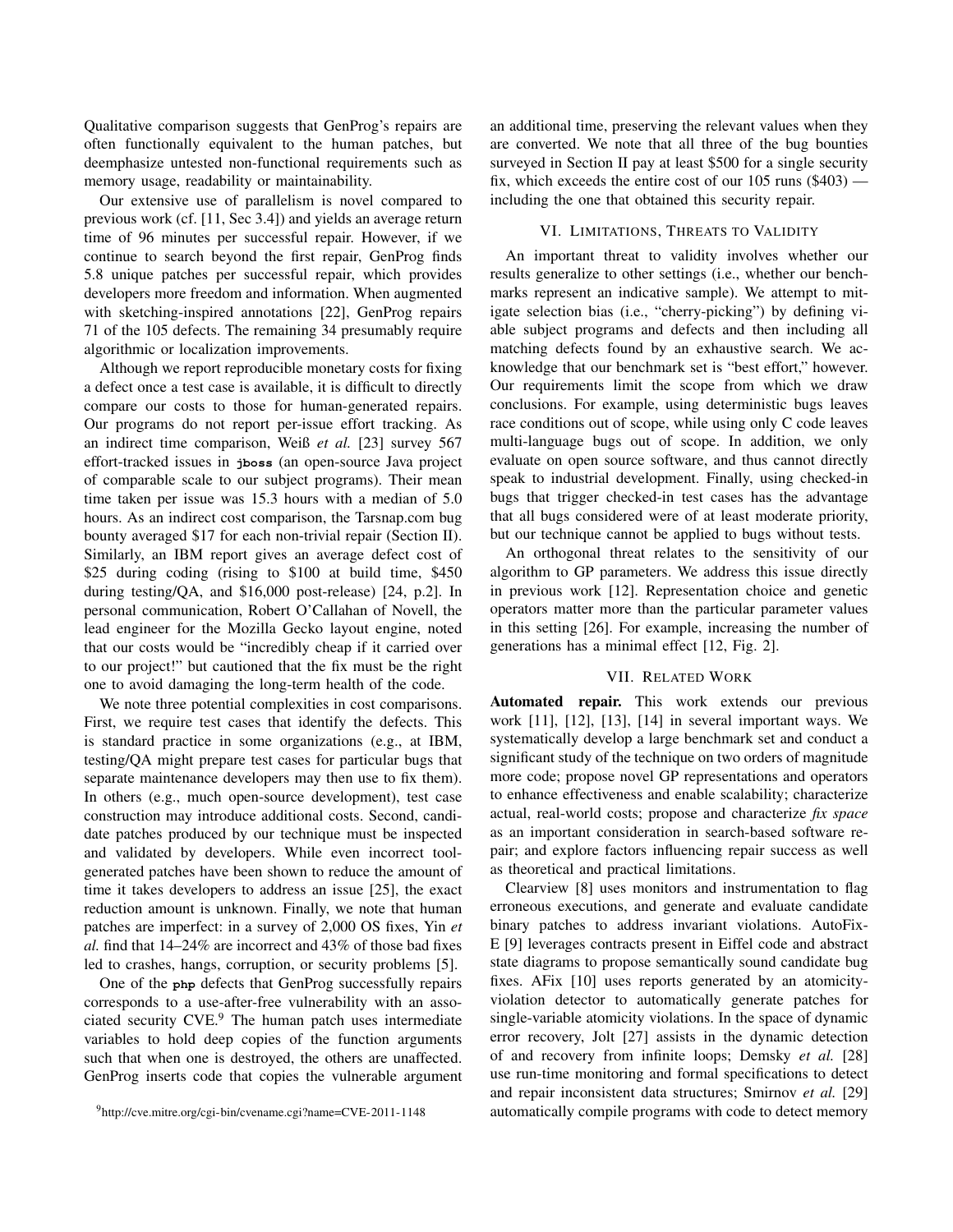overflow and generate trace logs, attack signatures, and proposed patches; and Sidiroglou and Keromytis [30] use intrusion detection to identify vulnerable memory allocations and enumerate candidate repair patches.

These approaches address particular defect types via repair strategies or templates enumerated *a priori*, whereas GenProg has developed patches for many defect types [14]. Unlike AFix, GenProg is unlikely to repair concurrency errors, although it can repair deterministic bugs in multithreaded programs. Unlike AutoFix-E, GenProg does not require specifications or annotations. At most 16 of these 105 bugs might be detected by the two monitors with which ClearView is evaluated, establishing an upper bound on what it might repair from this dataset. In addition, our evaluation includes two orders of magnitude more subject code than AutoFix-E, two orders of magnitude more test cases than ClearView, and two orders of magnitude more defects than AFix, and is strictly larger than these projects and our own related work on each of these metrics separately.

Debugging assistance. He and Gupta use weakest preconditions to statically debug fully-specified programs written in a restricted variant of C [31]. BugFix mines user input and common bug-fix scenarios tracked over a project's lifecycle to suggest bug repairs [32]. DebugAdvisor [33] helps programmers query databases of history, source control, etc, to identify context or prior issues potentially relevant to a given bug. BugFix's user annotations may be useful in repair scenarios such as the one we evaluate in Section V-C.

Molnar *et al.* [7] find integer bugs in 1.5 million lines of code using dynamic test generation. They also evaluate costs using cloud computing prices, finding (but not fixing) 77 bugs for \$2.24 each. A natural next step would be to combine both approaches to both find and fix defects.

Evolutionary search and GP. Arcuri and Yao [34] proposed to use GP to automatically co-evolve defect repairs and unit test cases, demonstrating on a hand-coded example of bubble-sort. However, the work relies on formal specifications, limiting generalizability and scalability. Orlov and Sipper have experimented with evolving Java bytecode [35], using specially designed operators. However, our work is the first to report substantial experimental results on real defects in real programs. Recently, Debroy and Wong independently validated that mutations targeted to probably-faulty statements can repair bugs without human intervention [36]. White *et al.* use GP to improve non-functional program properties, particularly execution time [37]. Ackling *et al.* recently proposed to encode variants as a list of rewrite rules and a modification table [15], evaluating on 74 lines of code. Our patch representation follows this spirit.

Search-Based Software Engineering (SBSE) has applied evolutionary and related search methods to software concerns such as testing, project management and effort estimation identification of safety violations, and to re-factoring of large software bases. See Harman [38] for a survey.

### VIII. CONCLUSION

We report novel enhancements to *GenProg*, an automated program repair technique based on genetic program, which significantly improve repair success and enable scalability.<sup>10</sup> With new representation, mutation and crossover operators, GenProg finds 68% more repairs than previous work [11]. These changes enable scalability to bugs in large, opensource programs while taking advantage of cloud computing parallelism. We systematically evaluate GenProg on 105 reproducible defects that developers have previously patched. Those defects come from 8 programs including 5.1 million lines of code and 10,193 test cases. This evaluation includes orders of magnitude more code, test cases, and defects than related or previous work [8], [9], [10], [11].

Our overall goal is to reduce the costs associated with defect repair in software maintenance. GenProg requires test cases and developer validation of candidate repairs, but reduces the cost of actually generating a code patch. While these results are only a first step, they have implications for the future of automated program repair. For example, part of the high cost of developer turnover may be mitigated by using the time saved by this technique to write additional tests, which remain even after developers leave, to guide future repairs. GenProg could also be used to generate fast, cheap repairs that serve as temporary bandages and provide time and direction for developers to find longer-term fixes.

We directly measure the time and monetary cost of our technique by using public cloud computing resources. Our 105 runs can be reproduced for \$403: this can be viewed as \$7.32, and 96 minutes, for each of 55 bug repairs. While we do not have a quantitative theory that fully explains how GenProg works, the systematic benchmark suite presented here will allow us to investigate such issues in the future. We consider our results to be strongly competitive, and hope that they will increase interest in this research area.

#### ACKNOWLEDGMENTS

The authors are grateful to Mark Fox and Steven Halliwell at Amazon Web Services for cloud computing assistance. We thank Cathrin Weiß and coauthors [23] for making their dataset available. We thank Rob O'Callahan of Novell, as well as Mark Wegman and Peter Santhanam of IBM for enlightenment about real-world bug fixing costs. We recognize Anh Nguyen-Tuong and John C. Knight for insightful discussions about early drafts of this work. We gratefully acknowledge the partial support of NSF (SHF-0905236, CCF-0954024, CCF-0905373), AFOSR (FA9550-07-1- 0532, FA9550-10-1-0277), DARPA (P-1070-113237), DOE (DE-AC02-05CH11231) and the Santa Fe Institute.

#### **REFERENCES**

[1] R. C. Seacord, D. Plakosh, and G. A. Lewis, *Modernizing Legacy Systems: Software Technologies, Engineering Process and Business Practices*. Addison-Wesley Longman Publishing Co., Inc., 2003.

 $10$ Our implementation and reproduction information for our benchmarks are available at http://genprog.cs.virginia.edu/